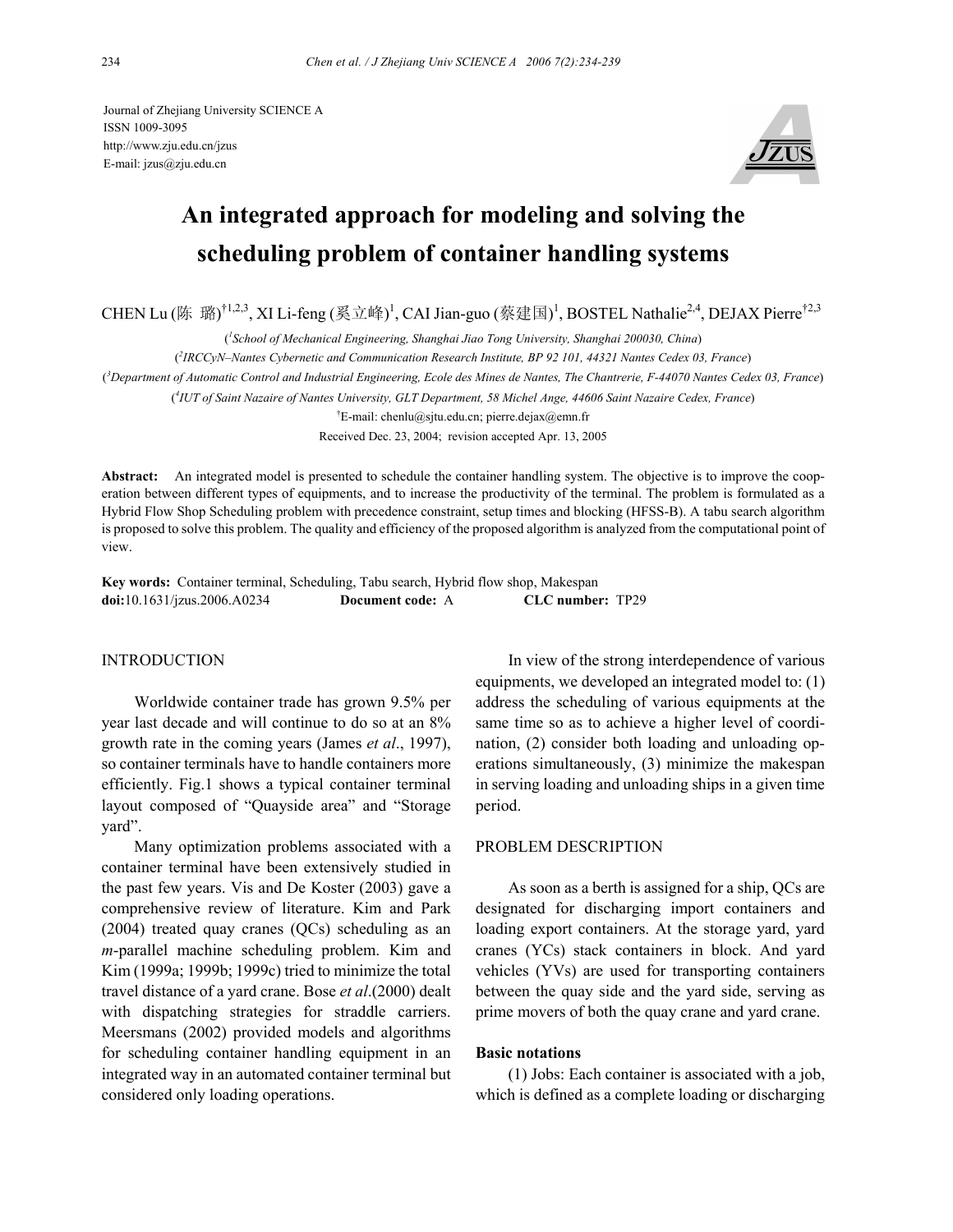process. There are two main kinds of jobs: loading jobs and unloading jobs.

(2) Machines: There are three different sets of machines: QC, YC and YVs.

(3) Operations: Each job consists of the following three operations: Transfer operation of a container from/onto the ship, which is done by QCs; Transfer operation within the storage yard is done by YCs; Transfer operation between the QCs and YCs is implemented by YVs.



**Fig.1 A typical container terminal layout**

# **Problem definition**

We assume that no YC is shared between inbound containers and outbound containers. Since for one ship, loading operations will be scheduled after all unloading operations. We could treat our problem as a Hybrid Flow Shop Scheduling (HFSS) problem by adding dummy cranes for QCs. When  $QC_d$  has loading operations following unloading operations in its sequence, we add a dummy crane  $QC_d$  for each  $QC_d$ ,  $d=1, ..., D$ . Then, we move all the loading operations from  $QC_d$  to  $QC'_d$ . As a result, each  $QC_d$  is decomposed into two: one for unloading operation and the other for loading operations. Therefore, using the triplet  $\alpha|\beta|\gamma$  notation for scheduling problems (Pinedo, 2002), we define our problem as follows:

**Definition 1** We use *HF*, *unrelated*|*prec*, *sik*, *block*| *C*max to denote the problem as a 3-stage Hybrid Flow Shop Scheduling Problem with precedence constraint, setup times and Blocking (HFSS-B), where each stage is made up of unrelated parallel machines. The objective is to minimize the makespan.

The restrictions of our scheduling problem are:

(1) Unrelated parallel machines: Since the travel distance of each QC and YC is limited in order to

avoid potential collision, the whole set of QCs and YCs are divided into several subsets, each of which has some parallel machines.

(2) Job precedence constraints: For unloading operations, containers on a deck must be discharged before containers in the hold of the same ship-bay; for loading operations, containers in a hold must precede the containers on the deck of the same ship-bay.

(3) Sequence dependent setup times: In a container terminal, empty travel times arise when a crane or a vehicle travels between two containers. These empty travel times may be regarded as sequence-dependent setup times.

(4) Blocking: If a job shop has a limited buffer or no buffer at all between two successive machines, then it may happen that when the buffer is full the upstream machine is not allowed to release a completed job. This phenomenon is known as "blocking", and will happen in a container terminal. The transfer of containers between different equipment, i.e., from QCs to YVs, from YVs to YCs, can only take place on condition that the downstream equipment is ready.

# TABU SEARCH ALGORITHM

The HFSS problem can be seen as an extension of the classical flowshop (Negenman, 2001; Nowicki and Smutnicki, 1998; Low, 2005). A computational experiment showed that the computational time is excessive for practical use. For example, a relaxation problem with unit setup times, one QC, one YC, one YV and ten containers required more than 4 h to solve completely, using Xpress-MP, a specialized software for integer and linear program.

Tabu search (TS) is a meta-heuristic method developed by Glover (1989; 1990) for large combinatorial optimization tasks. Critical path-based local search algorithms (Van Laarhoven *et al*., 1992; Dell'Amico and Trubian, 1993; Taillard, 1994) had been proved to be extremely efficient in solving classical flow shop scheduling problem. Unfortunately, these methods cannot be applied directly to scheduling problem with blocking constraints. In our research, we propose a completely new neighborhood structure to deal with the scheduling problem with blocking constraints. Based on this neighborhood structure, a tabu search algorithm was designed and implemented.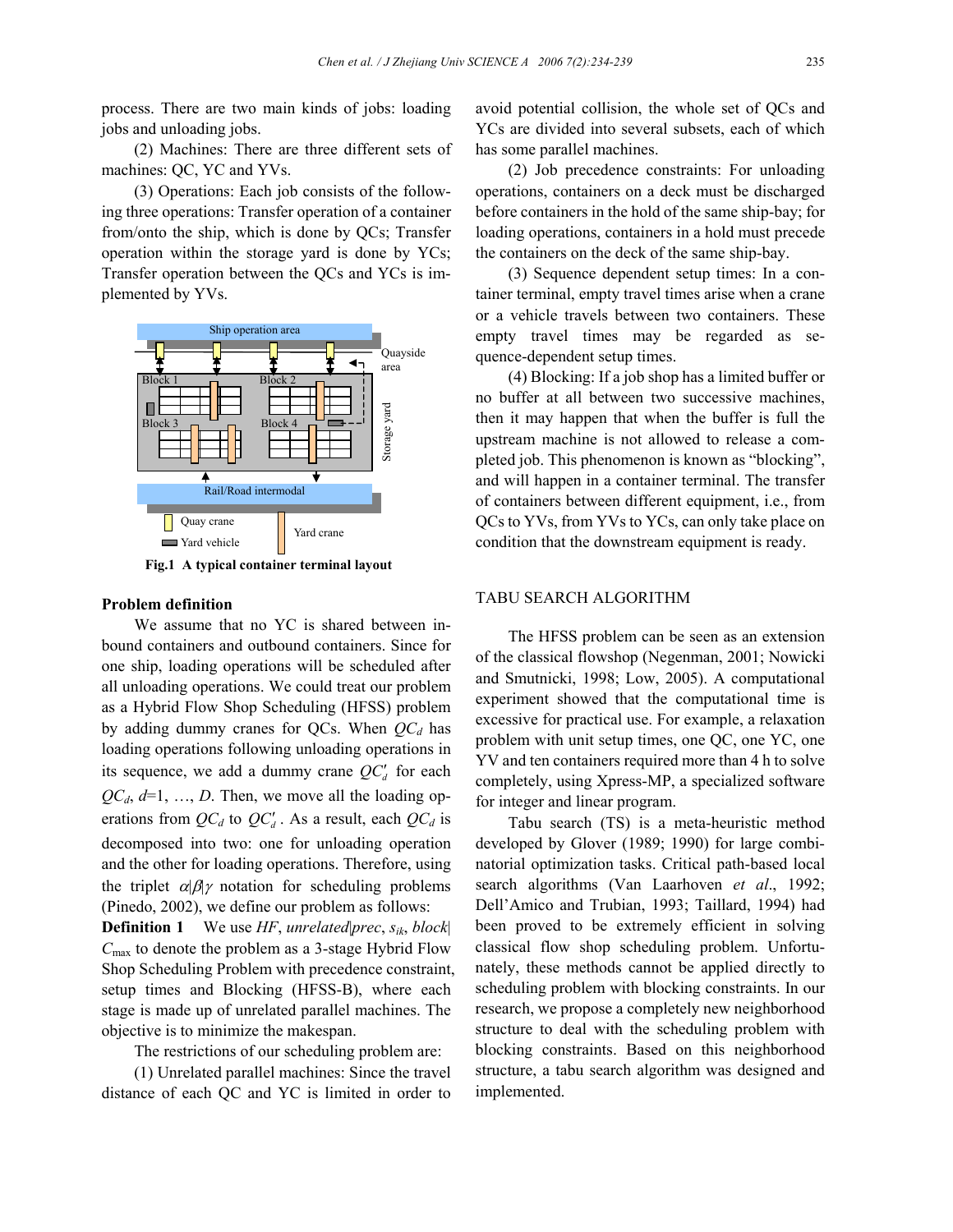#### **Solution representation**

We use vector representation to represent a solution. The following notations are used: *P* denotes a complete schedule; *M* denotes the whole set of machines; *j* is an index of stage,  $j=1, 2, 3$ ; *k* is an index of machine,  $k \in M$ ;  $M(i)$  denotes the set of machines at stage  $j$ ,  $j=1, 2, 3$ ;  $m_j$  is the number of machines in  $M(j)$ ,  $m_j = |M(j)|$ .

A schedule *P* can be decomposed into subsets  $P_{ik}$ ,  $\bigcup_{\substack{j=1,2,3 \ k \in M}} I_{jk}$ *P* =  $\left\lfloor \ \right\rfloor$  *P* = ∈  $= \bigcup P_{jk}$ . *P<sub>jk</sub>* denotes a sequence of operations

involving machine *k* in stage *j*. Let  $n_{jk}=|P_{jk}|$ ,  $P_{jk}$  can be defined by a vector  $\pi_{ik}=(\pi_{ik}(1),\ldots,\pi_{ik}(n_{ik}))$ , where  $\pi_{ik}(i)$ denotes the element in position *i* in  $\pi_{jk}$ . We can represent a solution by *m*-tuple  $\pi = (\pi_{11}, \ldots, \pi_{j m_i})$ . Further, if we distinguish the machine in different stages, and use  $\pi_j = (\pi_{j1}, \ldots, \pi_{jm_j})$  to represent the processing sequence on the machines in stage *j*. Then, we can define a solution in the following way:

$$
\boldsymbol{\pi} = \bigcup_{j=1}^{3} \boldsymbol{\pi}_{j} = \bigcup_{j=1}^{3} (\boldsymbol{\pi}_{j1},...,\boldsymbol{\pi}_{jm_{j}}). \tag{1}
$$

#### **Initial solution generation**

In this section, a Multiple Insertion Heuristic (MIH) is developed for obtaining an initial solution. It is based on the insertion heuristic for the Vehicle Routing Problem (VRP) (Vigo and Toth, 2002). The main idea of MIH is to schedule all containers on each stage in turn. When scheduling the current container, we consider the possibility of inserting it into every possible position in the partial container sequence; and find the most feasible insertion place for the current container using a priority criterion. Because our scheduling problem has no intermediate storage, those containers with assigned tasks finished earlier will be delivered to the next stage as soon as possible. So First Come First Served (FCFS) rule is applied when building the container sequences in the stages other than the first stage. Jobs' precedence constraints are considered before inserting a container and applying the FCFS rule, which is to ensure that a feasible schedule can be obtained.

The heuristics for generating the initial schedule can be fully described as follows:

Step 1: Arrange containers in numerical order

from 1 to *n* in stage  $j=1$ .

Step 2: The priority of a container follows numerical order. A container *i* is inserted at all possible positions in the machine sequence developed so far. Extra time *ci* for each insertion is calculated.

Step 3: Place container *i* at the position with the minimum extra time (MET)  $c_i^*$ .

Step 4: For the remaining stages, the priority of a container follows FCFS rule. A container is inserted in the position incurring minimum extra time.

To insert container *i* between container *l* and *k*, the extra time is defined as

$$
c_i = c(l, i, k) = s_{il} + s_{ik} - s_{lk}, \ i, l, k = 1, ..., n,
$$
 (2)

where *sik* means the setup time between container *i* and *k*.

It is noted that, besides the MET, the insertion priority can be non-delay (ND) machine and minimum completion time (MCT). Therefore, three priority policies can be applied to implement the initial solution heuristics. Thus, we have MIH\_MET, MIH\_ND, MIH\_MCT. The overall complexity of MIH\_MET, MIH\_ND, MIH\_MCT is  $O(n^2)$ ,  $O(n^2)$ and  $O(n^3)$  respectively (Chen *et al.*, 2004).

#### **Neighborhood structure**

By implementing insertion move, our neighborhood structure *NIst* restricts the search to a subset of the solution space. A *k*-insertion of operation  $v \in O$  in machine *k*∈*M* is performed in two steps: (1) Delete *v* from its current machine sequence *πja*; (2) Assign *v* to machine *k* and choose the position of *v* in  $\pi_{jk}$ . Note that if machine  $a \neq k$ , then the operation is re-assigned to another machine; if  $a=k$ , then the operation is re-sequenced on the same machine.

We restrict the search to the collection of solutions associated with the vector  $\pi_1$ . Each vector  $\pi_1$ represents the container processing orders in the first stage. When building a complete schedule, the containers are firstly sequenced in the non-decreasing order of their completion time at the previous stage, and then assigned to the First Available Machines (FAM) at the current stage.

**Neighborhood**  $N_{Ist}$  In the first stage ( $j=1$ ) of solution  $\pi$ , *x* is a position of vector  $\pi_{1a}$ . A neighbor of  $\pi$  is obtained by performing a *b*-insertion of the operation  $\pi_{1a}(x)$ , *a*, *b*∈*M*(1) (compatible with precedence con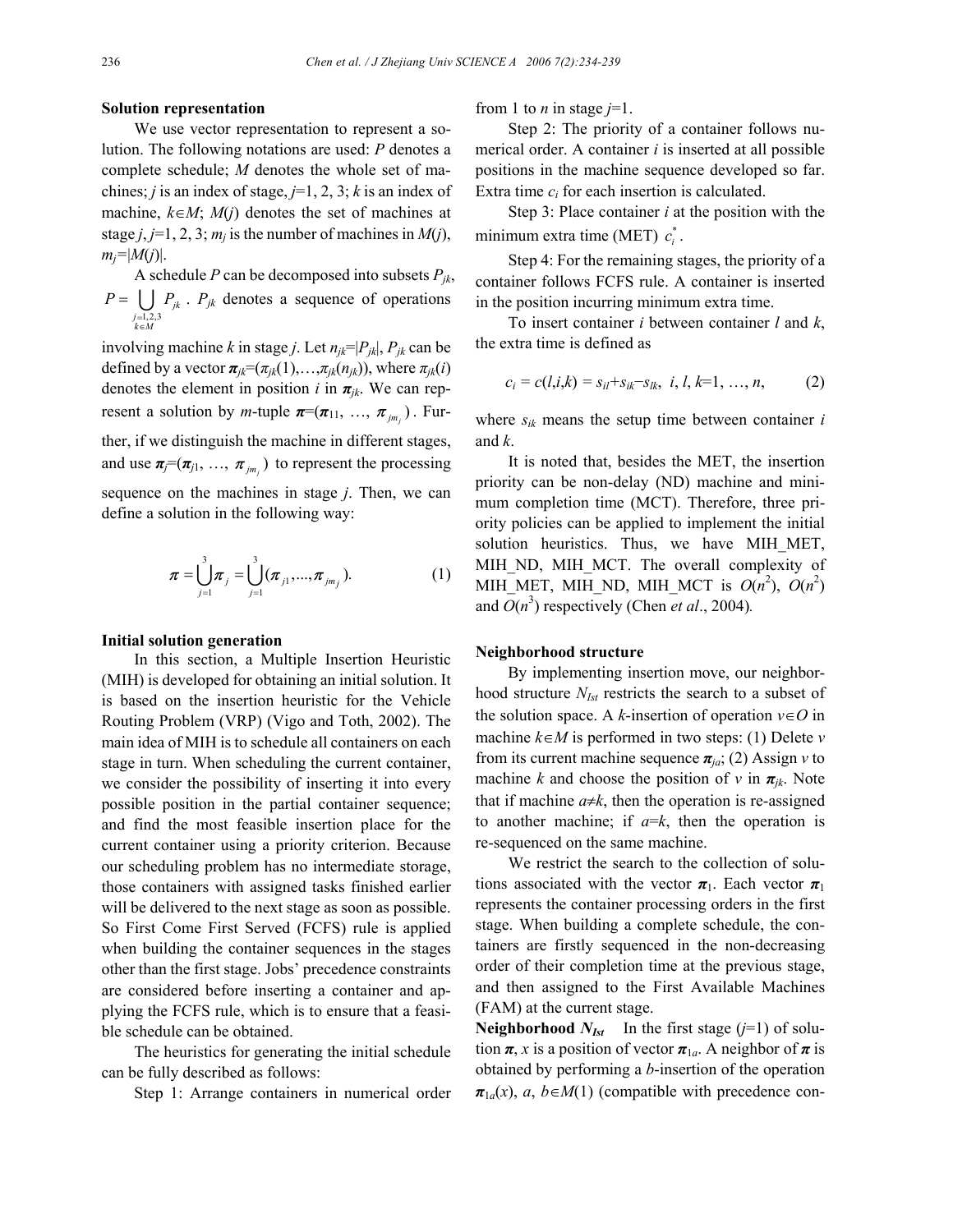straints). The job schedules for the subsequent stages (*j*=2, 3) are obtained by using FCFS and FAM.

Since the job sequence in Stage I is obtained through insertion move, and job sequences for subsequent stages  $(j=2, 3)$  are obtained by using FCFS and FAM, the complexity of neighborhood solution calculation is *O*(*n*).

# **Tabu list and search strategy**

A tabu list is applied to trace the evolution of the search to prevent cycling. In our case, once a job *j* is moved away from position *x*, we add both job and position to the tabu list. We do not allow a move that involves returning job *j* to position *x* for a certain number of iterations. Aspiration criterion is used to override the tabu status of a move. In our algorithm, we allow a tabu move if such a move leads to a neighborhood solution that has a smaller *C*max (makespan) than that of the best solution obtained so far. We adopt the best-fit strategy in our search. Given a schedule (a job processing order)  $\pi$ , we evaluate each neighborhood solution of *π* which are not currently forbidden in the tabu list, and then move to the best non-tabu neighbor.

## **Algorithm**

The above considerations lead us to the following TS algorithm. We start with an initial processing order  $\pi$  and a primary empty tabu list *T*. At each iteration, we apply the neighborhood search strategy to find out the set of moves  $OP(\pi)$ . We select a best non-tabu move *op*′, which determines neighborhood  $\pi' = \pi_{\text{on}'}$ . Thereafter we create the new tabu list *T*. The processing order  $\pi'$  is set to be the primal for the next iteration. The best found  $C_{\text{max}}^*$  and associated processing order  $\pi^*$  are updated. The algorithm terminates if there is no improvement to the best solution obtained after a certain number of iterations (*NonImpIter*), or if the total number of iterations reaches a predetermined value *MaxIter*.

Step 1: Initialization:  $\pi^* = \pi$ ,  $C^*_{\text{max}} = C_{\text{max}}(\pi^*)$ ,  $T = \emptyset$ , *Iter*=*NIter*=0.

Step 2: Set *Iter*:=*Iter*+1, *NIter*:=*NIter*+1. Find the move  $op' \in OP(\pi)$ , the neighborhood  $\pi' = \pi_{op'}$  and the modified tabu list *T*. Set  $\pi:=\pi'$ .

Step 3: If  $C_{\text{max}}(\pi) < C_{\text{max}}$ , then set  $\pi^* := \pi$ ,  $C_{\text{max}}^* =$  $C_{\text{max}}(\pi)$ , *NIter*:=0 and go to Step 2.

Step 4: If (*Iter*≤*MaxIter*) & (*NIter*≤*NonImpIter*), then go to Step 2; otherwise stop.

Counters *Iter* and *NIter* trace the number of total iterations and the number of iterations performed without improvement, respectively.

## COMPUTATIONAL EXPERIMENTS

## **Problem settings**

Our computational study is based on the real situation we got from the Port of Shanghai. The performance of the algorithm is compared with the SH lower bound (Santos *et al*., 1995). SH lower bound is a global lower bound for makespan problem. All experimental tests were implemented on a personal computer with a Centrino 1300 MHz, 256 MB RAM.

#### **Initial seed selection**

Average Percentage Deviation (*APD*) is used to evaluate the performance of the algorithms,

$$
APD=100\times\frac{\text{heuristic solution} - \text{lower bound}}{\text{lower bound}}.\tag{3}
$$

The *APD* is computed for 20 test problems in each environment. The performances of three priority policies, MIH\_MET, MIH\_ND and MIH\_MCT, are evaluated. The average performance is summarized in Table 1, where it is observed that the MIH\_ND performs best in terms of the makespan as the problem size (*n* means the number of containers) increases.

#### **Proposed TA performance**

Two proposed tabu search algorithms are compared with each other for both solution quality and efficiency. These two different algorithms are defined as:

TA1: tabu search algorithm with MIH\_ND initial solution heuristics;

TA2: tabu search algorithm with MIH\_MET initial solution heuristics.

The experimental results are summarized in Table 2, which includes the APD of the makespan obtained from the tabu search algorithms and their computation times. We observed that for small sized problems, both TA1 and TA2 could obtain an optimal solution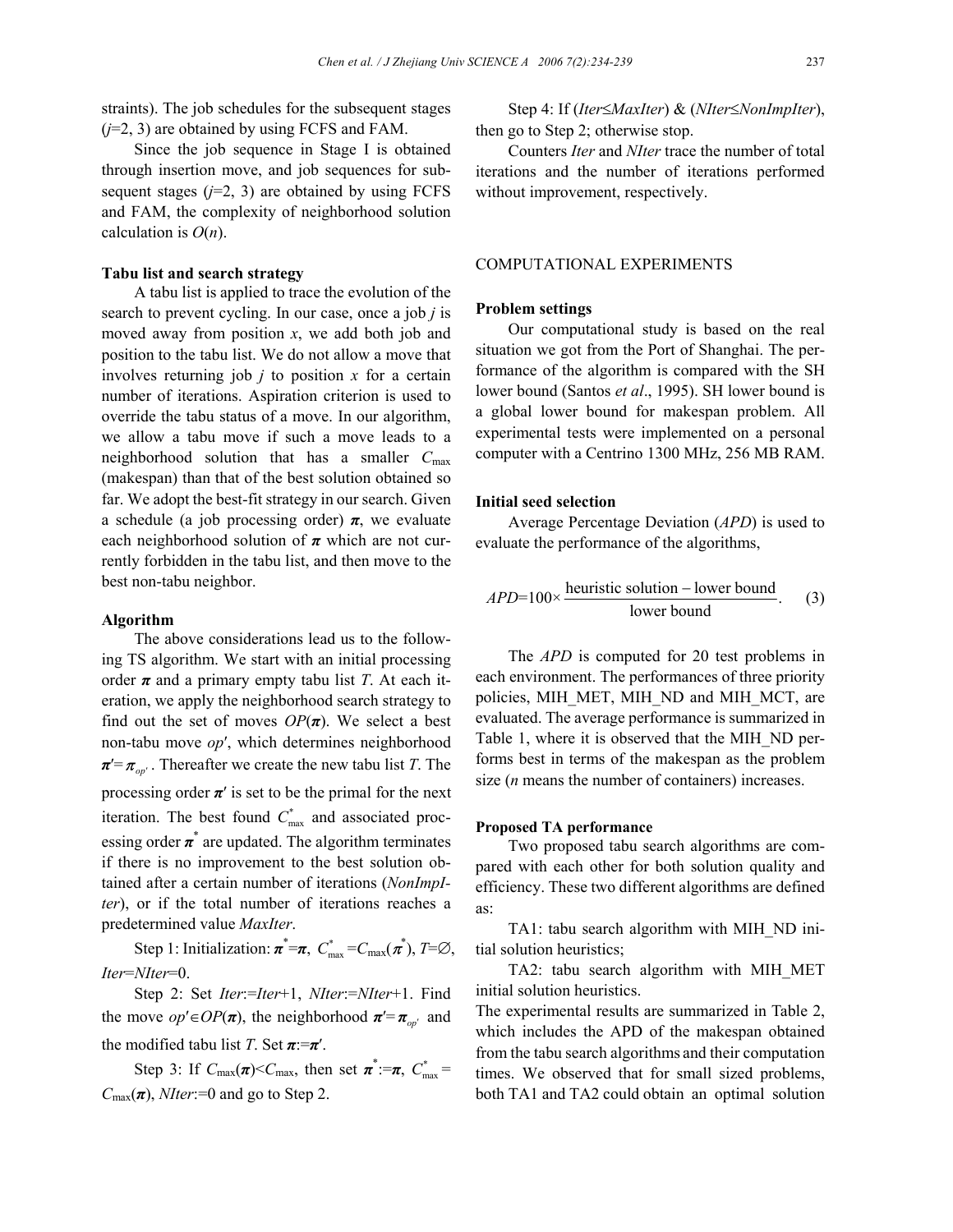|                  |                | Problem size |                | Performance in APD <sup>*</sup> |          |          | CPU time(s) |        |         |
|------------------|----------------|--------------|----------------|---------------------------------|----------|----------|-------------|--------|---------|
| $\boldsymbol{n}$ | QC             | YC           | YV             | MIH MET                         | MIH ND   | MIH MCT  | MIH MET     | MIH ND | MIH MCT |
| 10               | $\overline{c}$ | 4            | $\overline{4}$ | 5.35(0)                         | 8.66(5)  | 7.68(2)  | 0.290       | 0.382  | 0.301   |
| 10               | 2              | 4            | 6              | 0.50(3)                         | 7.52(6)  | 4.40(3)  | 0.291       | 0.371  | 0.300   |
| 20               | $\overline{c}$ | 4            | 6              | 14.55(0)                        | 4.98(2)  | 5.12(1)  | 0.340       | 0.400  | 0.321   |
| 20               | $\overline{c}$ | 4            | 8              | 13.78(0)                        | 2.56(2)  | 2.67(1)  | 0.310       | 0.401  | 0.321   |
| 20               | 2              | 6            | 8              | 16.45(0)                        | 4.18(2)  | 4.17(0)  | 0.310       | 0.391  | 0.321   |
| 40               | 2              | 4            | 8              | 16.21(0)                        | 5.78(0)  | 6.87(0)  | 0.471       | 0.561  | 0.500   |
| 40               | $\overline{c}$ | 6            | 8              | 19.88(0)                        | 8.65(0)  | 10.32(0) | 0.480       | 0.561  | 0.501   |
| 40               | 2              | 6            | 10             | 21.58(0)                        | 8.83(0)  | 9.76(0)  | 0.481       | 0.561  | 0.501   |
| 50               | 2              | 6            | 8              | 23.12(0)                        | 12.22(0) | 13.65(0) | 0.641       | 0.731  | 0.661   |
| 50               | 2              | 6            | 10             | 25.49(0)                        | 12.45(0) | 12.56(0) | 0.651       | 0.731  | 0.661   |
| 50               | 4              | 6            | 10             | 70.88(0)                        | 13.64(0) | 12.75(0) | 0.641       | 0.731  | 0.661   |
| 50               | 4              | 8            | 10             | 75.11(0)                        | 11.75(0) | 12.34(0) | 0.641       | 0.721  | 0.671   |
| 60               | 4              | 8            | 12             | 82.76(0)                        | 11.31(0) | 12.09(0) | 0.882       | 0.962  | 0.932   |
| 60               | 4              | 8            | 15             | 63.90(0)                        | 12.36(0) | 12.45(0) | 0.882       | 0.971  | 0.911   |
| 60               | $\overline{4}$ | 10           | 12             | 87.11(0)                        | 13.09(0) | 15.74(0) | 0.881       | 0.971  | 0.911   |
| 60               | 4              | 10           | 15             | 88.35(0)                        | 15.12(0) | 14.36(0) | 0.881       | 0.972  | 0.901   |
| 80               | 4              | 10           | 15             | 89.85(0)                        | 15.65(0) | 16.76(0) | 1.672       | 1.752  | 1.703   |
| 80               | $\overline{4}$ | 10           | 20             | 90.09(0)                        | 16.32(0) | 17.85(0) | 1.672       | 1.752  | 1.712   |
| 100              | 4              | 10           | 20             | 86.17(0)                        | 15.73(0) | 14.98(0) | 2.975       | 3.075  | 3.034   |
| 100              | 4              | 12           | 24             | 91.54(0)                        | 17.36(0) | 18.76(0) | 2.984       | 3.075  | 3.024   |

**Table 1 Performance comparison of three priority policies** 

\* Number of optimal solutions found in the 20 iterations

**Table 2 Performance comparison of TA1 and TA2** 

|                                                        |                         | Problem size   |                | Performance in APD <sup>*</sup> |                 | CPU time(s) |                 |  |
|--------------------------------------------------------|-------------------------|----------------|----------------|---------------------------------|-----------------|-------------|-----------------|--|
| $\boldsymbol{n}$                                       | QC                      | YC             | YV             | TA1                             | TA <sub>2</sub> | TA1         | TA <sub>2</sub> |  |
| 10                                                     | $\overline{2}$          | $\overline{4}$ | $\overline{4}$ | 0.71(15)                        | 2.19(5)         | 26.0        | 41.8            |  |
| 10                                                     | 2                       | $\overline{4}$ | 6              | 1.30(12)                        | 0.33(12)        | 32.7        | 39.0            |  |
| 20                                                     | 2                       | $\overline{4}$ | 6              | 0.15(12)                        | 0.68(2)         | 34.0        | 37.0            |  |
| 20                                                     | 2                       | $\overline{4}$ | 8              | 1.10(5)                         | 0.35(8)         | 39.5        | 35.8            |  |
| 20                                                     | $\overline{\mathbf{c}}$ | 6              | 8              | 0.45(4)                         | 2.13(0)         | 34.0        | 35.3            |  |
| 40                                                     | 2                       | $\overline{4}$ | 8              | 0.52(0)                         | 2.60(0)         | 43.0        | 61.7            |  |
| 40                                                     | 2                       | 6              | 8              | 0.38(0)                         | 0.27(0)         | 46.7        | 59.0            |  |
| 40                                                     | $\overline{c}$          | 6              | 10             | 0.33(2)                         | 0.22(0)         | 48.0        | 44.2            |  |
| 50                                                     | 2                       | 6              | 8              | 0.48(0)                         | 0.30(0)         | 95.2        | 95.6            |  |
| 50                                                     | $\overline{\mathbf{c}}$ | 6              | 10             | 0.44(0)                         | 0.30(0)         | 94.0        | 93.7            |  |
| 50                                                     | 4                       | 6              | 10             | 9.39(0)                         | 9.92(0)         | 131.7       | 157.0           |  |
| 50                                                     | 4                       | 8              | 10             | 8.09(0)                         | >20             | 113.3       | 165.0           |  |
| 60                                                     | 4                       | 8              | 12             | 8.81(0)                         | >20             | 197.7       | 257.7           |  |
| 60                                                     | 4                       | 8              | 15             | 8.36(0)                         | >20             | 179.0       | 262.5           |  |
| 60                                                     | 4                       | 10             | 12             | 7.58(0)                         | >20             | 216.5       | 278.0           |  |
| 60                                                     | 4                       | 10             | 15             | 8.63(0)                         | >20             | 112.5       | 140.7           |  |
| 80                                                     | 4                       | 10             | 15             | 8.43(0)                         | >20             | 272.3       | 461.0           |  |
| 80                                                     | 4                       | 10             | 20             | 8.26(0)                         | >20             | 269.0       | 905.3           |  |
| 100                                                    | 4                       | 10             | 20             | 8.72(0)                         | >20             | 496.2       | 1506.0          |  |
| 100                                                    | 4                       | 12             | 24             | 8.58(0)                         | >20             | 563.0       | 1872.1          |  |
| Number of optimal solutions found in the 20 iterations |                         |                |                |                                 |                 |             |                 |  |

in most of the 20 iterations. When the job number and the machine number increase, the performance of TA1 is much better than TA2 in terms of both solution quality and computational efficiency. It reveals the fact that initial solution heuristics affect the performance of a designed algorithm.